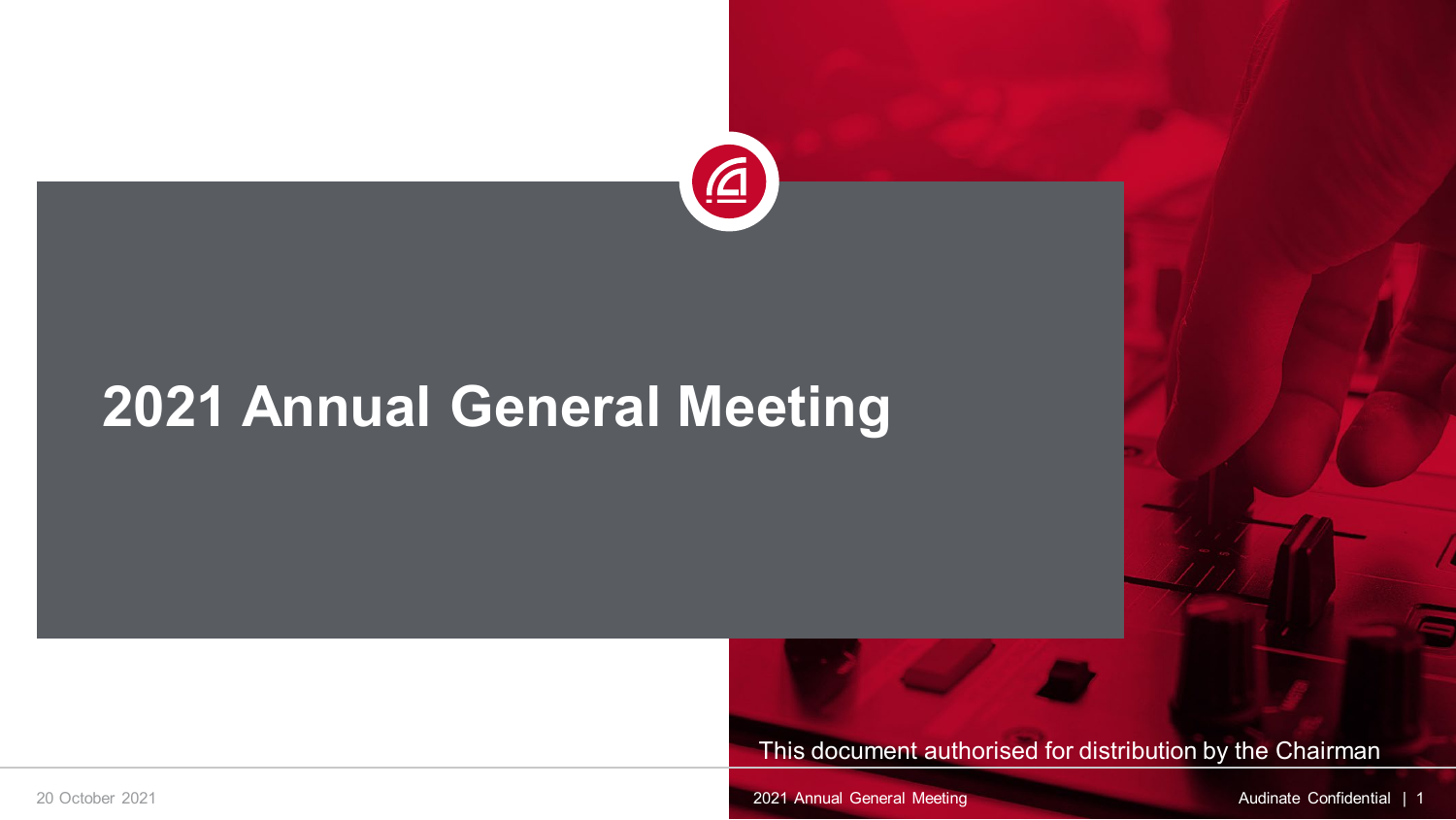### **Chairman's Presentation**

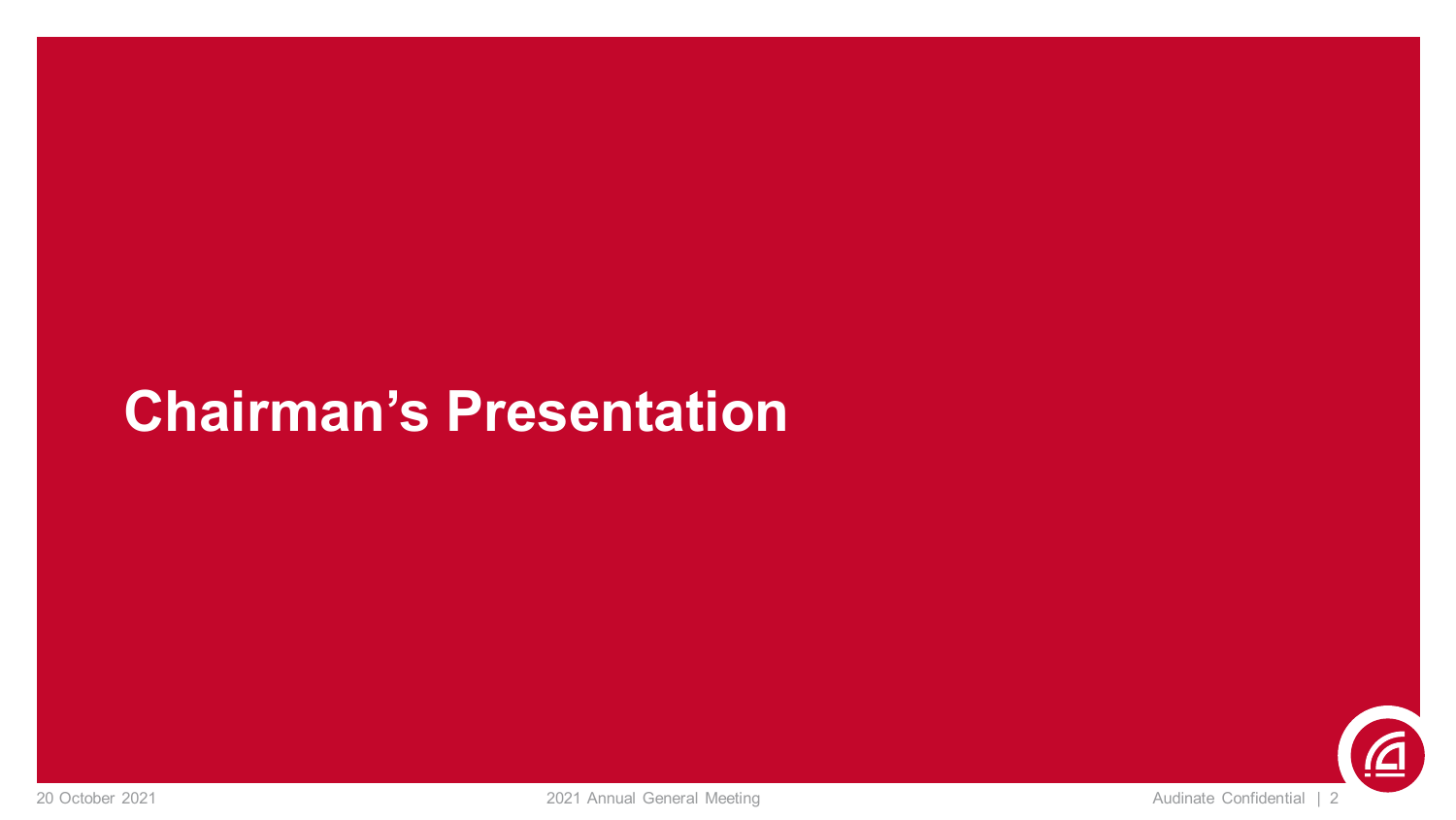### **Audinate Group Limited 2021 ANNUAL GENERAL MEETING**

Wednesday, 20 October 2021 at 9.30am (Sydney time).

### **Chairman's Address**

Before our CEO Aidan Williams addresses us, I would like to welcome our directors that have joined us here virtually today, and would like to make a few comments.

Reflecting on FY21, we were pleased with the resilience of our business which recovered steadily as a result of diverse revenue streams, a broad customer base, and exposure to multiple geographies and a range of vertical markets. As we expected, the shift towards software revenue was evident, and this shift is likely to continue given the improved unit economics for customers adopting new software products such as the Dante Embedded Platform and IP Core. Despite the challenging operating environment, the business continued to produce strong operational metrics, including growth in design wins, customers, Danteenabled products, market share and training numbers.

Having successfully navigated the worst of the COVID and supply chain disruption to date, it was disappointing to recently experience an unanticipated shortage of a key component which is likely to curtail revenue growth in the second half of FY22. Unfortunately, this occurred at a time where demand for Dante products is at record highs. Aidan will explain this in greater detail later in the meeting and I would also refer you to the trading update lodged with the ASX on Monday.

Whilst Aidan is now comfortably established as CEO, it's worth recognising that COVID emerged relatively early in his tenure. The Board has been very impressed with his calm demeanour and rational decision making through what has of course been an extremely tumultuous period. In particular, Aidan's ability to act both tactically and strategically has been evident as we strive to "pioneer the future of AV". A part of this success is undoubtedly due to the contribution of the experienced and talented executive leadership team that he has fostered.

COVID has impacted our staff in many ways over the last year. Some have contracted the virus themselves, or their loved ones have. There have been economic impacts to families through loss of employment or income. Extended lockdowns, remote working, and homeschooling have presented other challenges. These things all affect staff wellbeing and mental health. Given this environment, we are all the more grateful for all our employees' contribution, drive, and teamwork and recognise this as vital to our ongoing success at Audinate.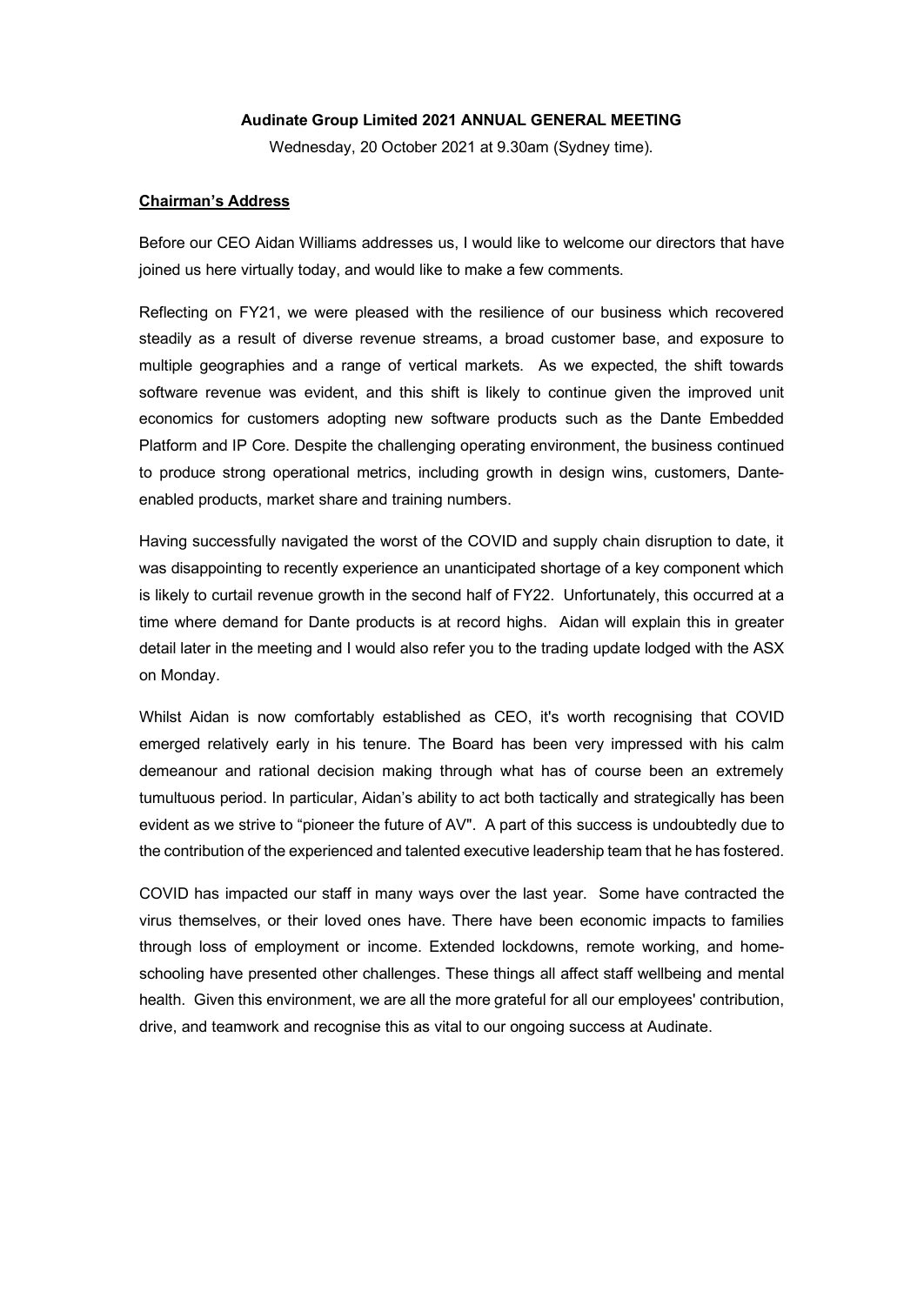The strong financial performance in the current year made it possible to return to paying staff bonuses for FY21 and to award pay rises for the year ahead. We are grateful for the willingness staff demonstrated to accept the importance of financial restraint heading into FY21 and we were impressed by ongoing strong employee engagement results given the challenging circumstances. Given the strong returns for shareholders over the last twelve months, it is great to be able to share this upside with employees through our staff equity plan. We continue to see staff equity as promoting a shared sense of ownership and alignment between staff and shareholders.

In recognition of the increasing investor focus on environmental, social and governance (ESG) matters, we have provided additional disclosure in the Directors Report about how we manage supply chain risks, including Modern Slavery and Conflict Minerals considerations. There is also increased detail on our approach to diversity and inclusion at Audinate. We value the broad diversity we have within the existing team, which we seek to retain as we tackle some ambitious targets to improve our gender diversity. We will continue to keep shareholders informed of our progress in these areas given their importance to Audinate.

Ahead of the meeting we received a shareholder question about whether the JobKeeper benefits the Company received were distributed to relevant staff and about any Board consideration to repaying the money. The details of the amounts received are set out in Note 7 of the Financial Statements which may be found on page 47 of the Annual Report. Audinate received JobKeeper grants amounting to \$434,000 in FY20 and \$759,000 in FY21.

I can confirm that 100% of JobKeeper benefits went to supporting the incomes of staff. The Board did formally consider repaying the money but unanimously reached the view that it was in the best interest of shareholders to keep the grants received. In reaching this view we did take into account a number of factors, including: a) the fact that the Company was loss making in both financial years; b) the revenue decline we experienced exceeded the amount of the benefit received; and, c) that a part of the proceeds were used to extend the employment of staff whose roles were made redunandant as a result of COVID.

As we commence the new financial year, we are conscious of the growth journey ahead and recognise the importance of having the people, processes, and systems in place to support the business. We expect that Audinate will double revenue in the medium term, and consequently, it is essential that the company has a scalable cost base to grow profitably. In FY22, this means targeting headcount of more than 170 staff (up from 135 in FY21) to support new product initiatives and build out a layer of management and expertise below the executive leadership team. In terms of systems and processes, it means investing in supply chain management, a new release management process, strengthening cyber security and implementing a range of new support processes in Operations and Finance.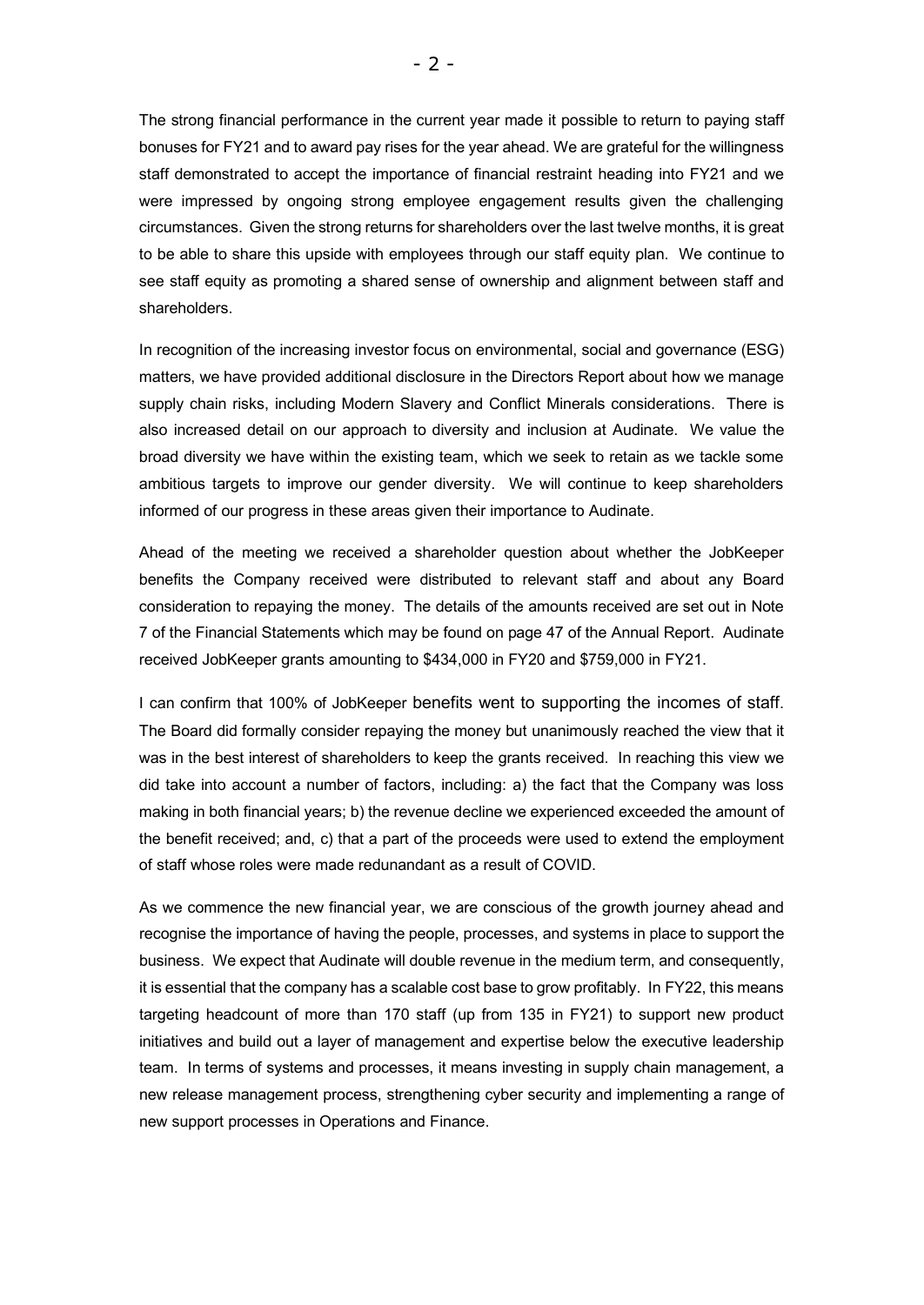We are encouraged by the record demand for Dante products and the accelerated move to digital networking, particularly in corporate conferencing and higher education. This enables us to retain a strong conviction in our strategy to enable a transformation of the AV industry. Again, I would like to express my gratitude to the Audinate team and all our shareholders for their continued commitment and support throughout another challenging year.

**I would now like to welcome Aidan Williams, our Chief Executive Officer, to address you.**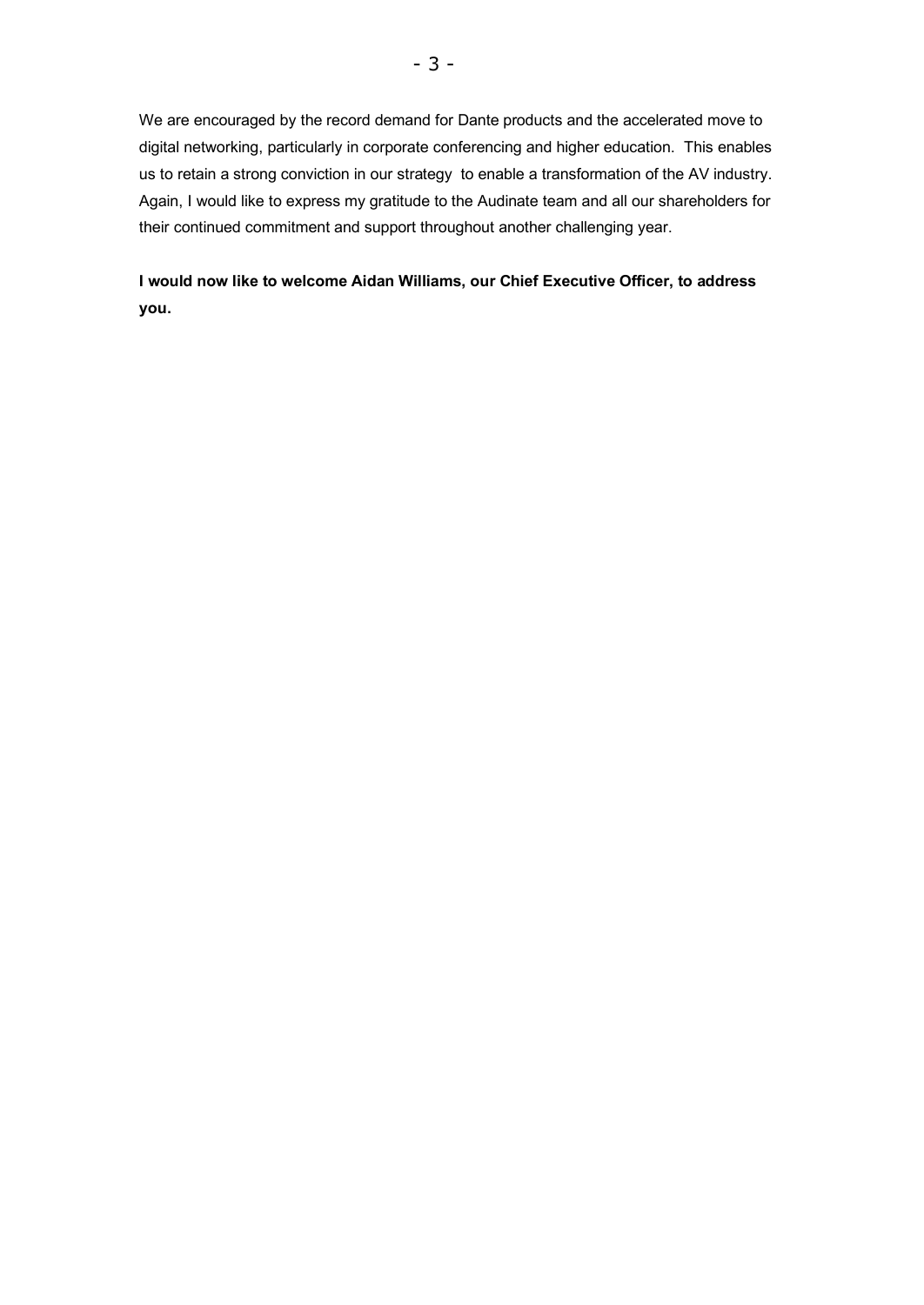### **CEO's Presentation**

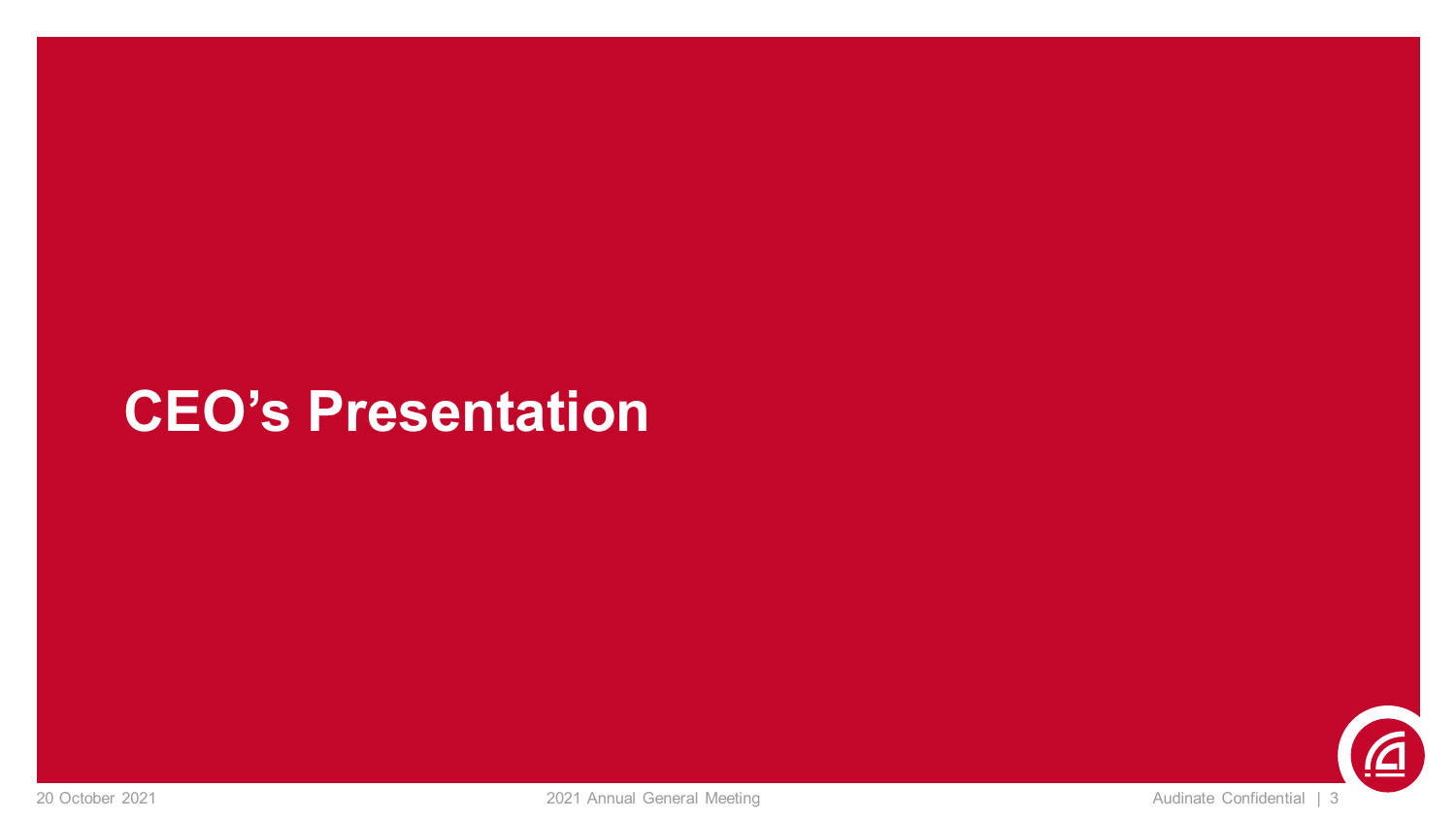# **Overview of Audinate Today**

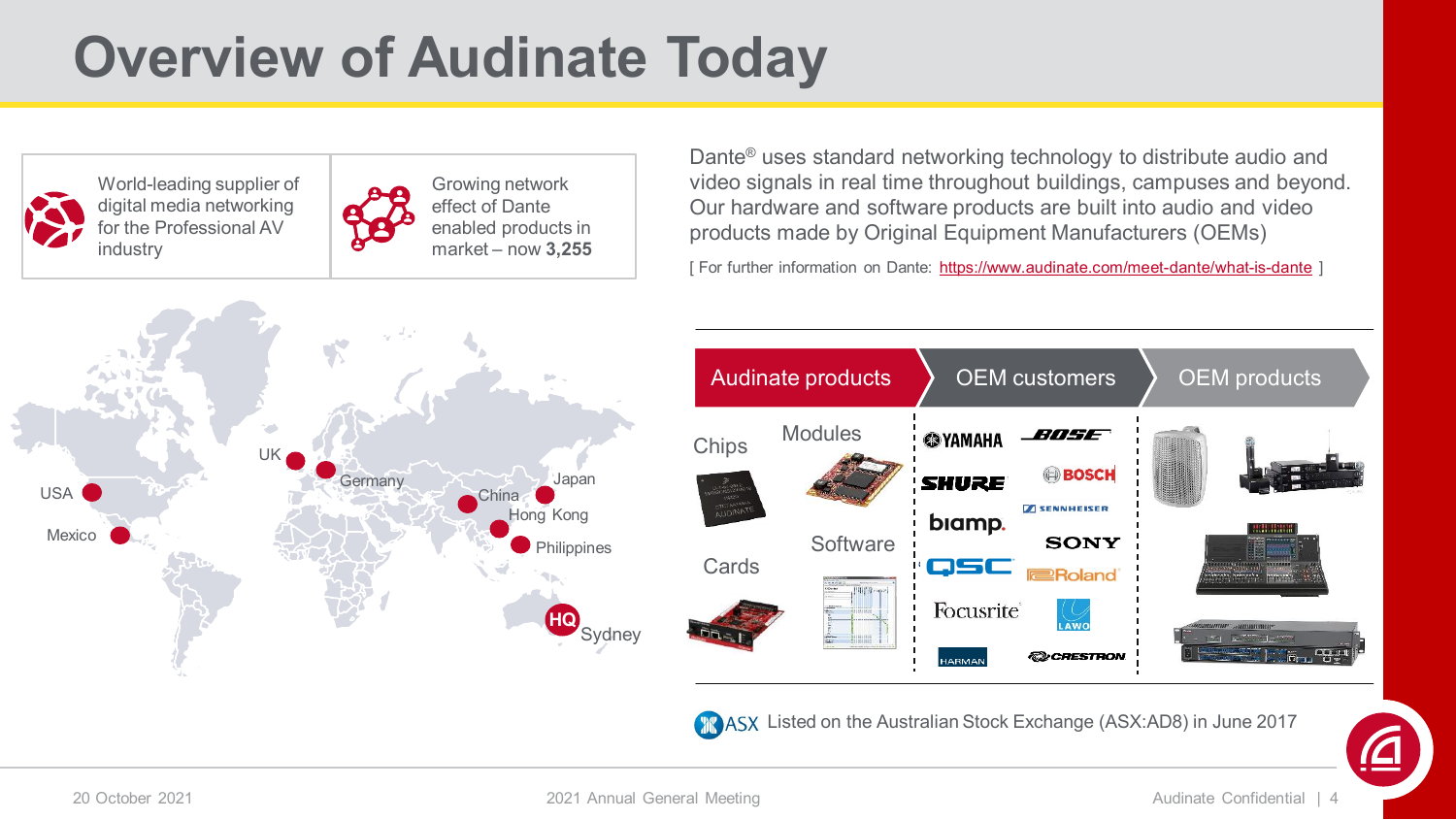### **Leading Global Supplier of Digital Media Networking**

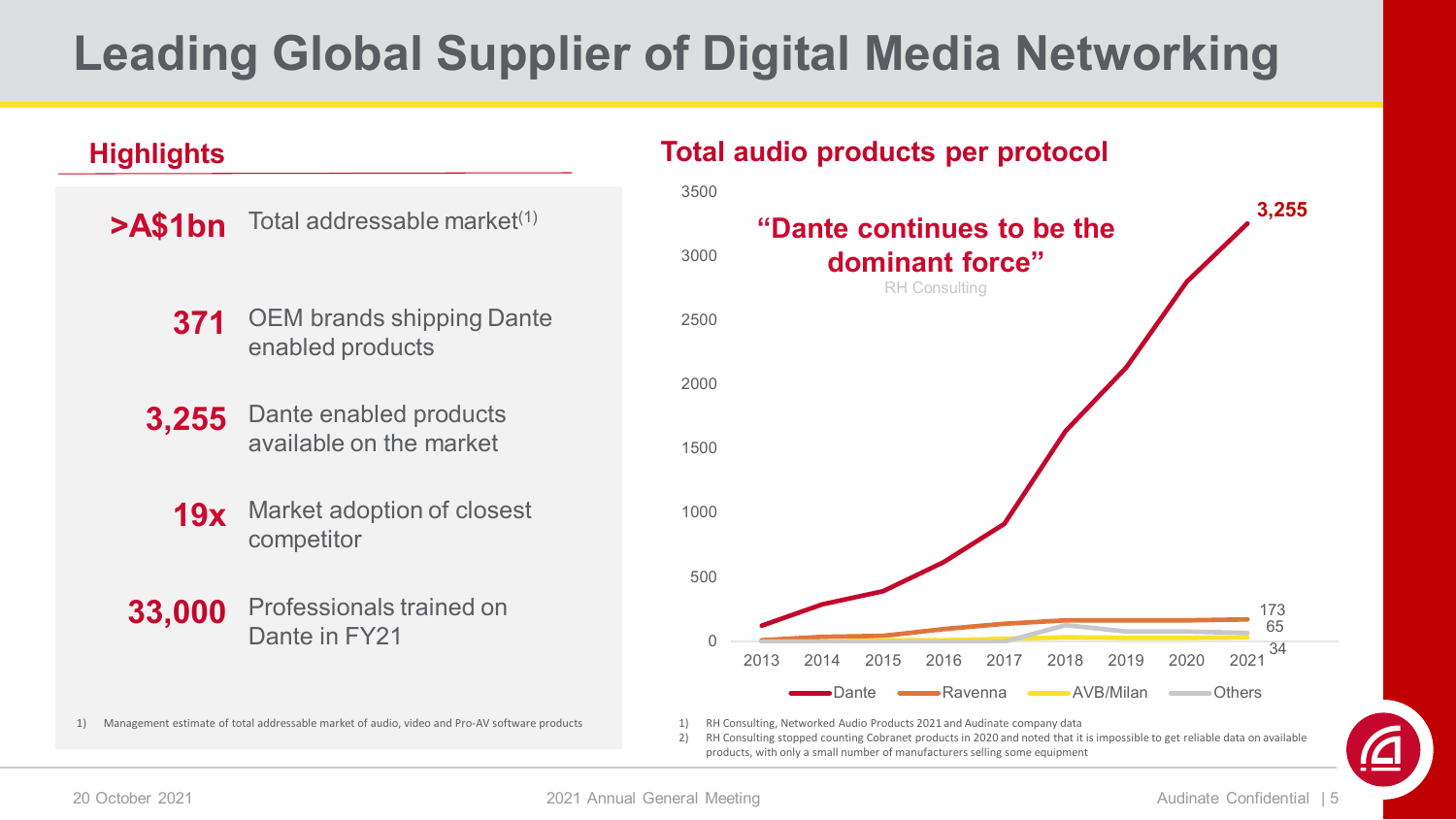## **Audinate growth continues**



**Historical Gross Margin (US\$M)**

| <b>Financial Highlights</b> |                               | Variance<br>PCP % |              |
|-----------------------------|-------------------------------|-------------------|--------------|
| A\$33.4M                    | <b>Revenue</b>                | $10.1\%$          | ✓            |
|                             | <b>US\$25M US\$ Revenue</b>   | 22.5%             |              |
|                             | 76.4% Gross Margin            | $(0.2\%)$         | Ĭ,           |
|                             | A\$3.0M EBITDA                | 50.1%             |              |
|                             | A\$65.4M Cash & Term Deposits | \$36.1M           | $\checkmark$ |



*Note: gross margin % calculated using AUD*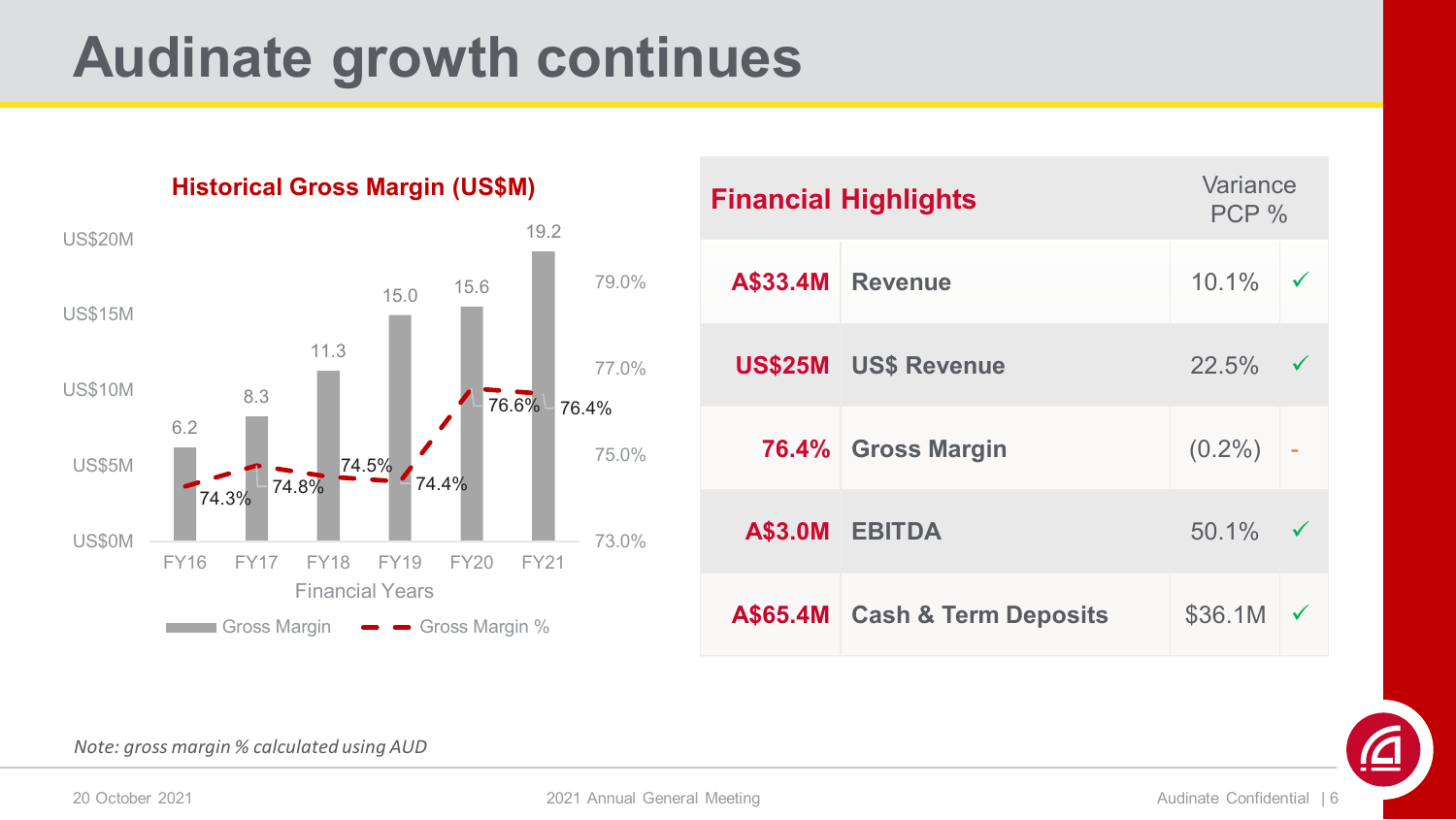# **OEM Design Wins drive future revenue growth**



- Design wins are a key step in the OEM sales cycle
- From design win to product release takes 18-24 months
- Once a new Dante-enabled product is released the OEM keeps buying more Dante units as long as they keep selling their product
- Dante units may be in the form of chips, cards, modules or software



OEM sells more Danteenabled AV products

OEM Manufactures more AV products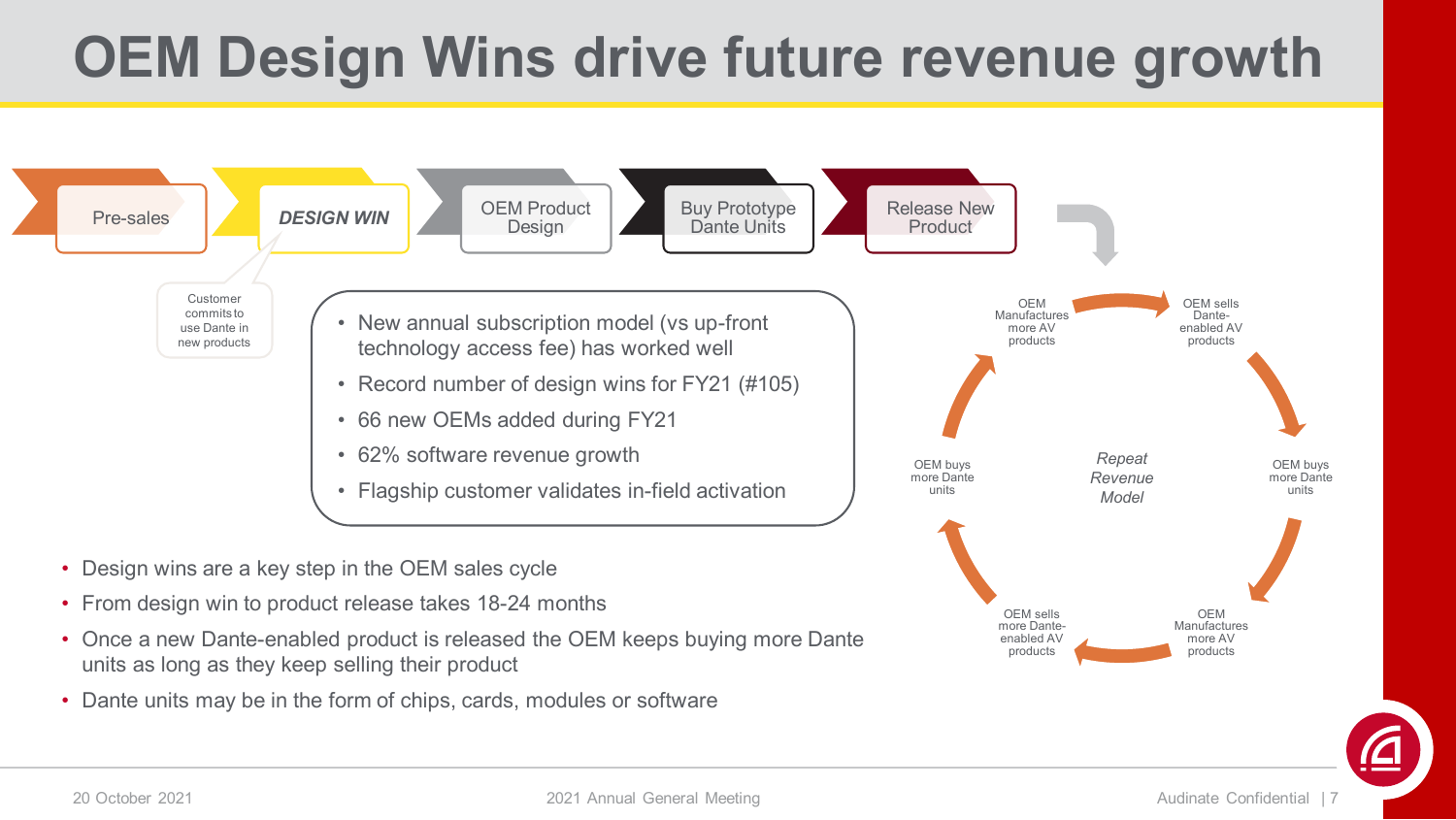# **Dante video and audio together is now reality**

- **Six OEM** Dante video products released:- 2 x PTZ Cameras, 4 Encoders/Decoders
- Enables all-Dante A&V systems to be deployed
- Good number of design wins, with pipeline growing but COVID has been a headwind
- Recruited experienced video development team (12 staff) in Cambridge (UK) to accelerate video strategy
- Video software product to be released in FY22 & other partnership opportunities in progress
- **12,000 professionals trained on Dante video**
- Live Blue Note concert across 3 venues (New York, Washington DC and Nashville) – showcase of Dante audio and video
- Blue Note Article [ https://www.mixonline.com/livesound/blue-note-audinate-peltrix-latency-danteav



See the power of Dante across 3 locations, 750 miles, multiple audio streams & Dante **AV video links** 

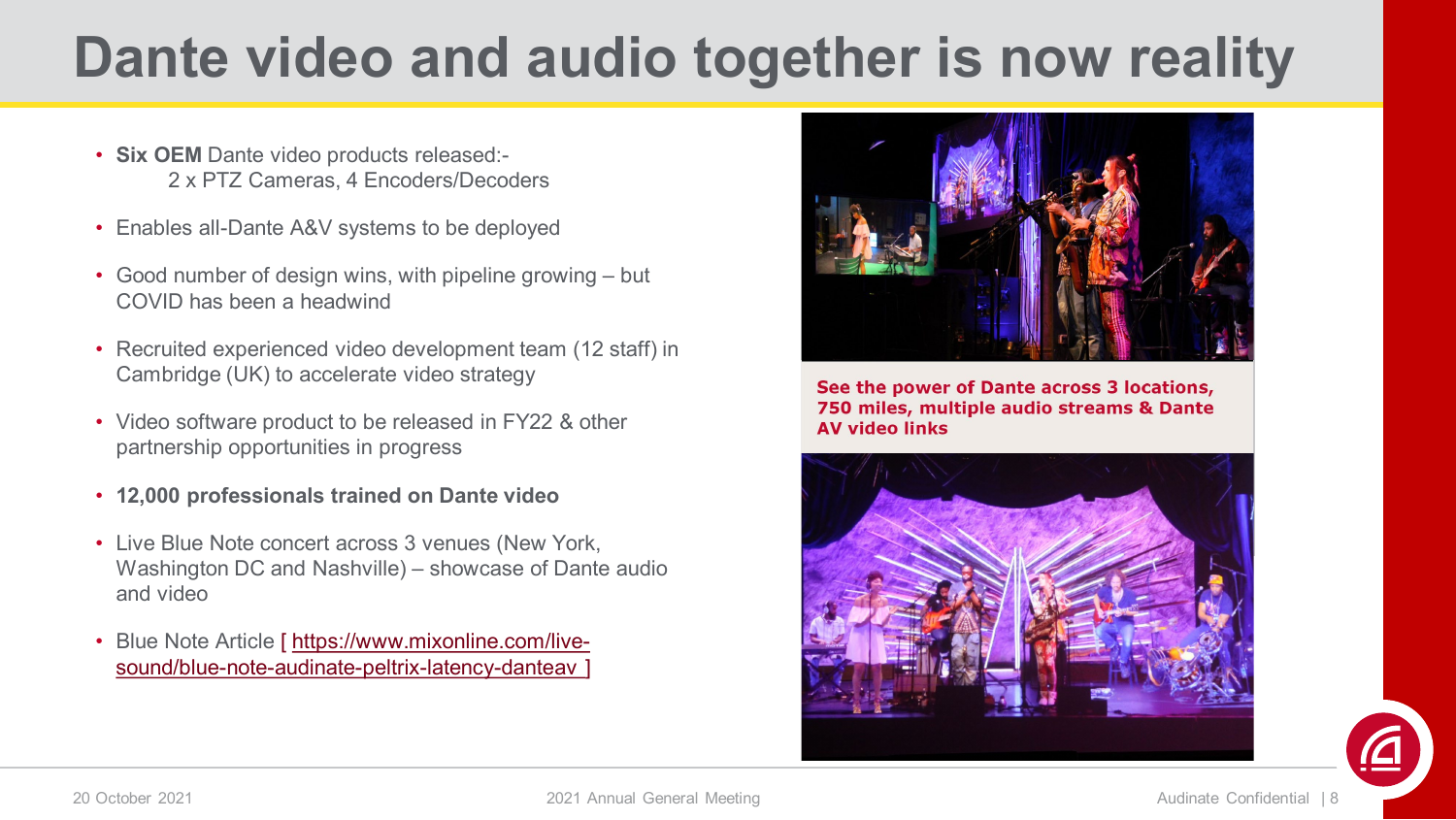# **1Q22 Trading Performance**

- 1Q22 financial performance
	- Record revenue of US\$7.6 million in 1Q22 up 46.1% from 1Q21
	- Record backlog of chips, cards & modules of US\$14.8 million nearly 6x pre-COVID levels
- Component shortage expected to impact second half
	- Electronics manufacturers in most markets experiencing disruption caused by global chip shortage
	- Unexpected and sudden reduction to the supply of a silicon chip used in Brooklyn II, Broadway and Dante video products
	- The chip supplier is Top 30 global semi-conductor maker, but relies on a leading Korean semi-conductor foundry to manufacture the affected family of chips
	- With immediate effect, the chip supplier can no longer guarantee delivery of open orders and supply is expected to remain constrained for the foreseeable future

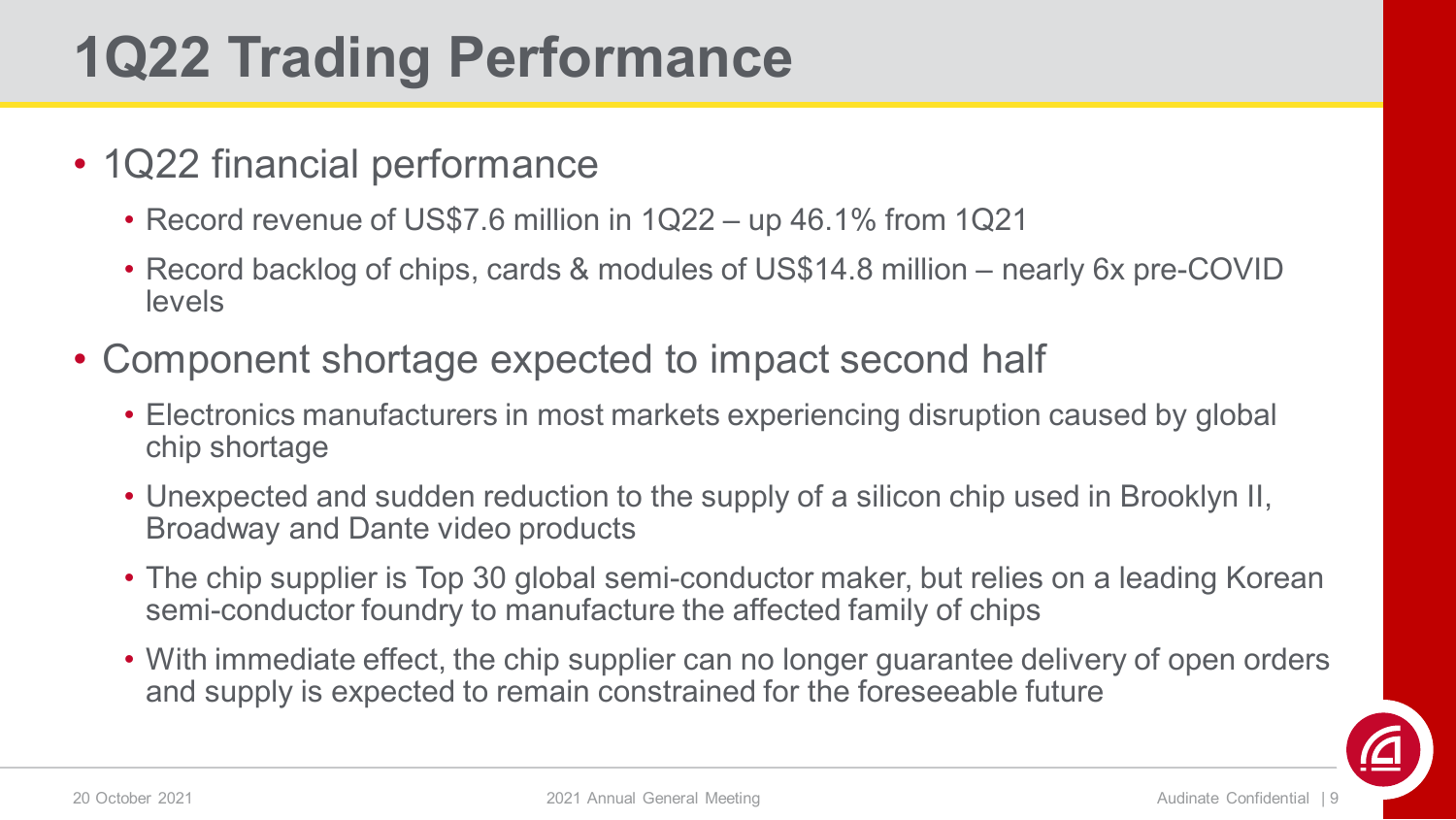# **Responding to Supply Chain disruption**

### • Main affected products

- Brooklyn II module uses a Spartan-6 chip, we will develop a drop-in replacement "Brooklyn III"
- Broadway & Reference Design customers have a Spartan-6 chip designed into their products & will need electronics redesign to switch to another Dante solution
- Response to component shortage
	- Introduce drop-in Brooklyn replacement by Q4 FY22, using a more available chip manufactured at a different foundry
	- Prioritise and allocate inventory on hand for Brooklyn & Broadway orders
- Financial impact
	- Component shortage constrains ability to supply products that have historically delivered 43% of revenue (FY21)
	- Sufficient inventory is on hand for Q2; however, the lack of chip supply is expected to affect 2H22 when existing inventory is exhausted
	- The drop-in replacement for Brooklyn is expected to generate revenue during Q4
	- Global shortage of chips expected to linger through CY22, impacting OEMs ability to source a variety of non-Dante components and continue regular production

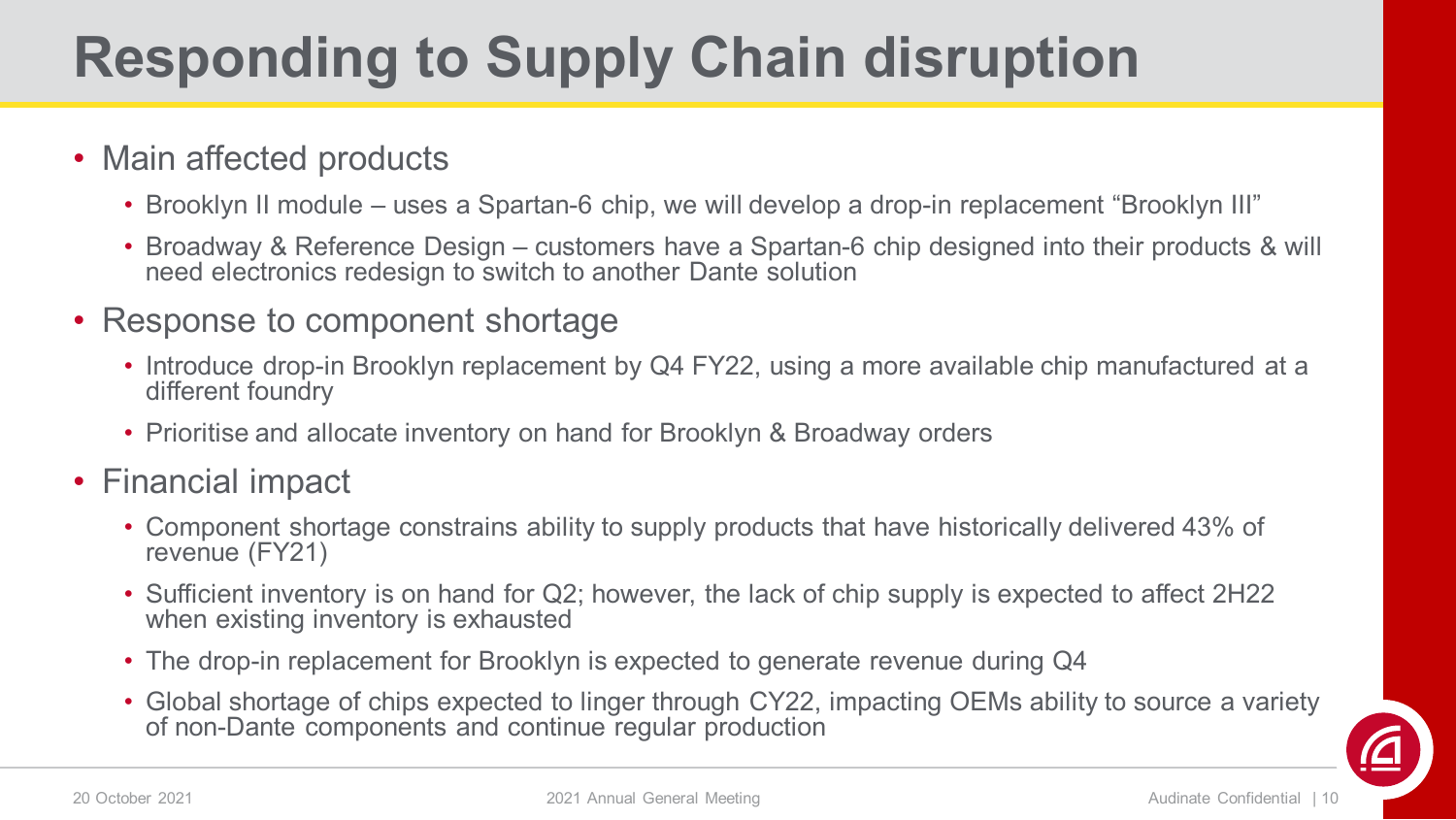# **Revised outlook for revenue growth in FY22**

The company still expects to deliver FY22 USD revenue growth, however not in the pre-COVID historical range

### **Audinate Co-founder and CEO Aidan Williams commented:**

*"Whilst it is disappointing when unexpected events emerge, I have been pleased with the way in which the team has galvanised into action and been able to accelerate some of the plans we already had in the technology roadmap. While there will be an additional element of uncertainty heading into the second half of FY22, I remain confident that we will be able to overcome another COVID related speed bump. Underlying demand is at record levels and we will do our best to satisfy as much of it as we possibly can over the remainder of the financial year."*